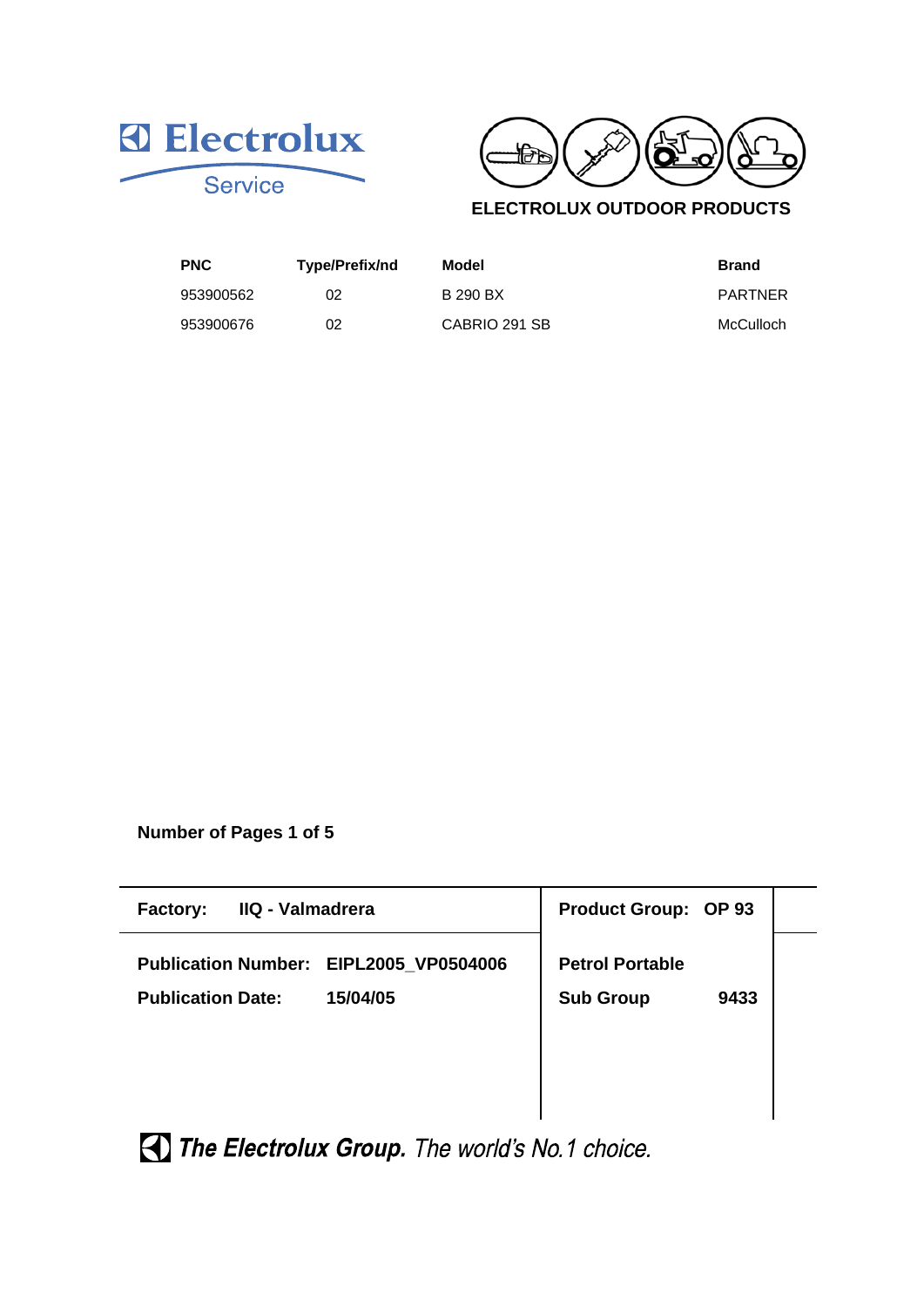

The Electrolux Group. The world's No.1 choice.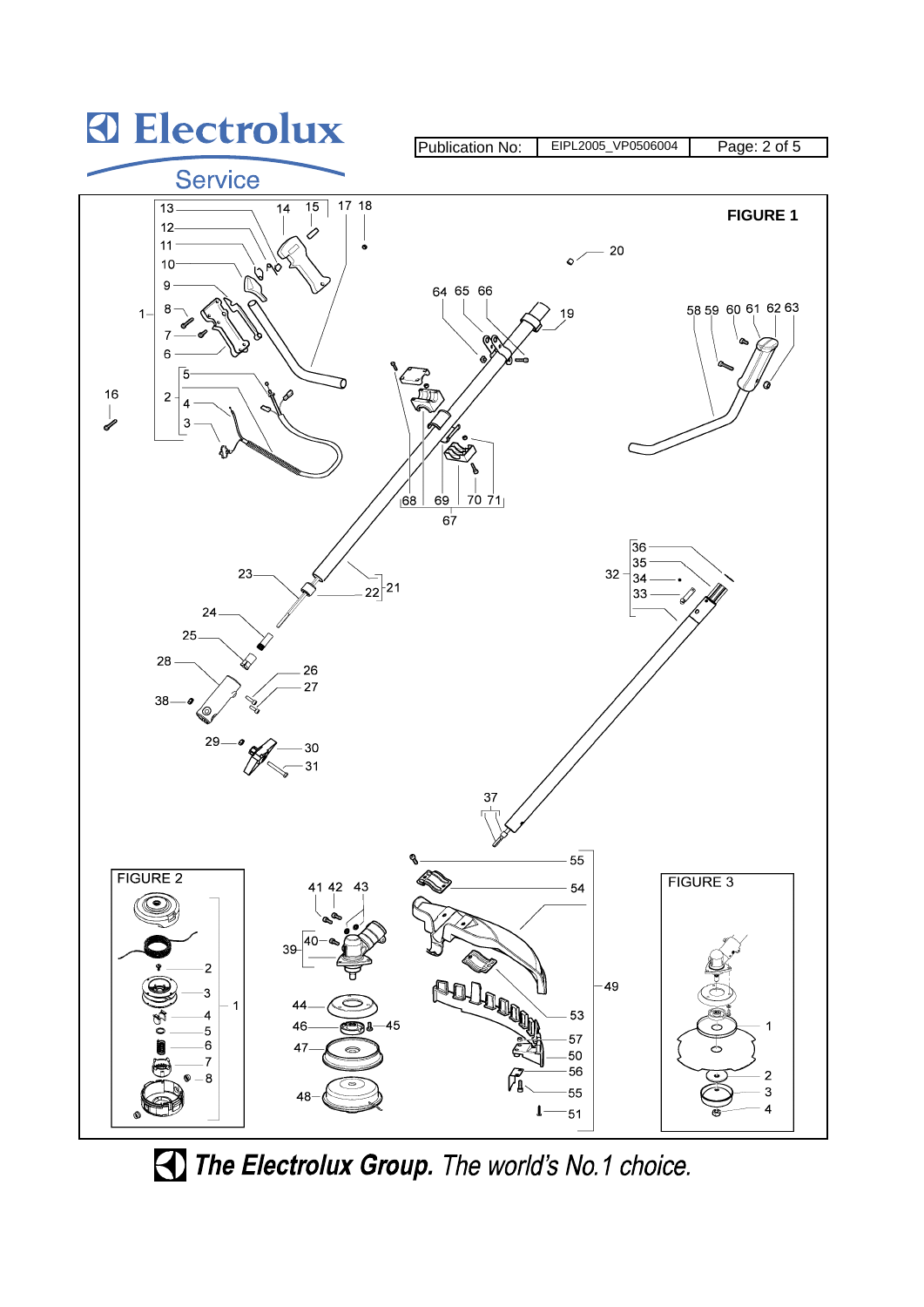## **3** Electrolux **Service**

Publication No: | EIPL2005\_VP0504006 | Page: 3 of 5

Item P/N McC P/N ELX Qty DESCRIPTION Item P/N McC P/N ELX Qty DESCRIPTION

| <b>FIGURE 1</b>              |                  |                  |                        |                |                           | в          | 49              |           | 249155    | 538249155              | $\mathbf{1}$            | guard ass'y              |
|------------------------------|------------------|------------------|------------------------|----------------|---------------------------|------------|-----------------|-----------|-----------|------------------------|-------------------------|--------------------------|
|                              |                  |                  |                        |                |                           | в          | 50              | $\bullet$ | 242644    | 538242644              | 1                       | guard extension          |
| 1                            |                  | 227089           | 538227089              | $\mathbf{1}$   | trigger box assy          |            | 51              | $\bullet$ | 240862    | 538240862              | $\mathbf{1}$            | screw M5x14              |
| C<br>$\overline{\mathbf{2}}$ | $\bullet$        | 227082           | 538227082              | 1              | cable assy                |            | 53              | $\bullet$ | 242752    | 538242752              | $\mathbf{1}$            | lower clamp              |
| C<br>$\mathbf{3}$            | $\bullet\bullet$ | 236394           | 538236394              | 1              | switch                    |            | 54              | $\bullet$ | 242629    | 538242629              | $\mathbf{1}$            | upper clamp              |
| C<br>$\boldsymbol{4}$        | $\bullet\bullet$ | 227054           | 538227054              | 1              | throttle cable            |            | 55              | $\bullet$ | 227563    | 538227563              | 4                       | screw M5x16              |
| 5                            | $\bullet$        | 235912           | 538235912              | $\mathbf{1}$   | nut M6                    |            | 56              | $\bullet$ | 241973    | 538241973              | $\mathbf{1}$            | line cutter              |
| 6                            | ٠                | 241293           | 538241293              | 1              | half handle (right)       |            | 57              | $\bullet$ | 229208    | 538229208              | $\overline{2}$          | nut                      |
| 7                            | $\bullet$        | 240618           | 538240618              | 2              | screw 3x16                |            | 58              |           | 229832    | 538229832              | $\mathbf{1}$            | left handle bar          |
| 8                            | ٠                | 240833           | 538240833              | 3              | screw 3x20                |            | 59              |           | 235212    | 538235212              | $\mathbf{1}$            | screw M5x35              |
| 9                            | $\bullet$        | 229820           | 538229820              | 1              | safety lever              |            | 60              |           | 240833    | 538240833              | $\mathbf{1}$            | screw M3x20              |
| 10                           | $\bullet$        | 241295           | 538241295              | 1              | throttle trigger          |            | 61              |           | 229985    | 538229984              | $\mathbf{1}$            | left handle (right half) |
| 11                           | $\bullet$        | 240091           | 538240091              | 1              | throttle trigger spring   |            | 62              |           | 229984    | 538229985              | $\mathbf{1}$            | left handle (left half)  |
| 12                           | $\bullet$        | 229973           | 538229973              | 1              | throttle advance spring   |            | 63              |           | 235216    | 538235216              | $\mathbf{1}$            | nut M5                   |
| 13                           | $\bullet$        | 229823           | 538229823              | 1              | throttle advance          |            | 64              |           | 236642    | 538236642              | $\overline{c}$          | nut M6                   |
| 14                           | $\bullet$        | 241294           | 538241294              | $\mathbf{1}$   | half handle (left)        |            | 65              |           | 228152    | 538228152              | $\overline{c}$          | harness clamp (1 half)   |
| 15                           | ٠                | 229824           | 538229824              | $\mathbf{1}$   | throttle advance slide    |            | 66              |           | 235911    | 538235911              | $\overline{c}$          | screw M6x12              |
| 16                           |                  | 235804           | 538235804              | $\mathbf{1}$   | screw M5x30               |            | 67              |           | 241685    | 538241685              | $\mathbf{1}$            | handle clamp assy        |
| 17                           |                  | 229831           | 538229831              | 1              | right handle bar          |            | 68              | $\bullet$ | 236558    | 538236558              | $\overline{\mathbf{4}}$ | screw M6x40              |
| 18                           |                  | 235216           | 538235216              | $\mathbf{1}$   | nut M5                    |            | 69              | $\bullet$ | 241684    | 538241684              | $\overline{c}$          | half bearing             |
| 19                           |                  | 229850           | 538229850              | 2              | cable retain              |            | 70              | $\bullet$ | 235911    | 538235911              | 2                       | screw M6x30              |
| 20                           |                  | 243290           | 538243290              | 1              | shaft retainer ring       |            | 71              | $\bullet$ | 235912    | 538235912              | 6                       | nut M6                   |
| 21                           | $\bullet$        | 243156           | 538243156              | 1              | upper shaft assy          |            |                 |           |           |                        |                         |                          |
| 22                           |                  | 228192           | 538228192              | 3              | bushing assy              |            |                 |           |           |                        |                         |                          |
| 23                           |                  | 243178           | 538243178              | 1              | shaft                     |            |                 |           |           |                        |                         |                          |
| 24                           |                  | 11248            | 538011248              | 1              | bushing                   |            |                 |           |           |                        |                         |                          |
| 25                           |                  | 11249            | 538011249              | $\mathbf{1}$   | shaft joint               |            |                 |           |           |                        |                         |                          |
| 26                           |                  | 229077           | 538229077              | 1              | screw M5x18               |            |                 |           |           |                        |                         |                          |
| 27                           |                  | 236381           | 538236381              | $\mathbf{1}$   | screw M5x10               |            |                 |           |           |                        |                         |                          |
| 28                           |                  | 243180           | 538243180              | 1              | joint                     |            |                 |           |           |                        |                         |                          |
| 29                           |                  | 235912           | 538235912              | 1              | nut M6                    |            |                 |           |           |                        |                         |                          |
| 30                           |                  | 502203802        | 502203802              | 1              | knob                      |            | <b>FIGURE 2</b> |           |           |                        |                         |                          |
| 31                           |                  | 242146           | 538242146              | 1              | screw M6x40               |            |                 |           |           |                        |                         |                          |
| 32                           |                  | 249721           | 538249721              | 1              | lower shaft assy          | A 1        |                 |           | 538249346 | 538249346              |                         |                          |
| 33                           | ٠                | 243395           | 538243395              | $\mathbf{1}$   | button                    |            | 2               | ٠         | 249374    | 538249374              | 1<br>$\mathbf{1}$       | string head<br>set screw |
| 34                           | $\bullet$        | 243396           | 538243396              | $\mathbf{1}$   | rivet                     | С          | 3               | $\bullet$ | 249375    | 538249375              | $\mathbf{1}$            | reel                     |
| 35                           |                  |                  |                        | 1              | shaft quide               | C          | $\overline{4}$  | $\bullet$ | 249376    |                        | $\overline{2}$          | ratchet                  |
| 36                           |                  | 243206<br>242831 | 538243206<br>538242831 | 2              | shaft quide retainer ring | C          | 5               | $\bullet$ | 249377    | 538249376<br>538249377 | $\mathbf{1}$            | washer                   |
| 37                           |                  | 243211           | 538243211              | 1              | shaft + retainer          | C          | 6               | ٠         | 249378    | 538249378              | $\mathbf{1}$            | return spring            |
| 38                           |                  | 228926           | 538228926              | $\mathbf{1}$   | self locking nut M6       | C          | $\overline{7}$  | $\bullet$ | 249379    | 538249379              | $\mathbf{1}$            | button                   |
| 39                           |                  | 242728           | 538242728              | 1              |                           |            | $C_8$           | ٠         | 249380    |                        | $\overline{2}$          |                          |
| 40                           | $\bullet$        | 240151           | 538240151              | 1              | qearbox<br>screw M8x10    |            |                 |           |           | 538249380              |                         | eyelet                   |
| 41                           |                  | 235802           | 538235802              | 1              | screw 5x14                |            |                 |           |           |                        |                         |                          |
|                              |                  |                  |                        | 1              |                           |            |                 |           |           |                        |                         |                          |
| 42                           |                  | 235803           | 538235803              | $\overline{2}$ | screw 5x25                |            | <b>FIGURE 3</b> |           |           |                        |                         |                          |
| 43                           |                  | 236529           | 538236529              |                | split washer              |            |                 |           |           |                        |                         |                          |
| 44                           |                  | 242729           | 538242729              | 1              | flange adapter            | <b>B</b> 1 |                 |           | 241155    | 538241155              | 1                       | flange                   |
| 45                           |                  | 240688           | 538240688              | 3              | screw M5 and washer       |            | A 2             |           | 241006    | 538241006              | $\mathbf{1}$            | plate blade              |
| 46<br>А                      |                  | 242815           | 538242815              | 1              | flange                    |            | A <sub>3</sub>  |           | 236596    | 538236596              | 1                       | cup                      |
| в<br>47                      |                  | 242823           | 538242823              | 1              | spacer                    |            | A 4             |           | 240481    | 538240481              | $\mathbf{1}$            | nut                      |
| A 48                         |                  |                  | <b>FIGURE 2</b>        | $\mathbf{1}$   | string head               |            |                 |           |           |                        |                         |                          |
|                              |                  |                  |                        |                |                           |            |                 |           |           |                        |                         |                          |

A=ALTA ROTAZIONE A=HIGH MOVING B=MEDIA ROTAZIONE B=MEDIUM MOVING C=ALTA ROTAZIONE C=SLOW MOVING NUOVI CODICI NEW P. NUMBERS

| в | 49 |   | 249155 | 538249155 | 1              | quard ass'y              |
|---|----|---|--------|-----------|----------------|--------------------------|
| в | 50 |   | 242644 | 538242644 | 1              | quard extension          |
|   | 51 |   | 240862 | 538240862 | 1              | screw M5x14              |
|   | 53 |   | 242752 | 538242752 | 1              | lower clamp              |
|   | 54 | ٠ | 242629 | 538242629 | 1              | upper clamp              |
|   | 55 | ٠ | 227563 | 538227563 | 4              | screw M5x16              |
|   | 56 | ٠ | 241973 | 538241973 | 1              | line cutter              |
|   | 57 | ٠ | 229208 | 538229208 | $\overline{2}$ | nut                      |
|   | 58 |   | 229832 | 538229832 | 1              | left handle har          |
|   | 59 |   | 235212 | 538235212 | 1              | screw M5x35              |
|   | 60 |   | 240833 | 538240833 | 1              | screw M3x20              |
|   | 61 |   | 229985 | 538229984 | 1              | left handle (right half) |
|   | 62 |   | 229984 | 538229985 | 1              | left handle (left half)  |
|   | 63 |   | 235216 | 538235216 | 1              | nut M5                   |
|   | 64 |   | 236642 | 538236642 | 2              | nut M6                   |
|   | 65 |   | 228152 | 538228152 | 2              | harness clamp (1 half    |
|   | 66 |   | 235911 | 538235911 | $\mathcal{P}$  | screw M6x12              |
|   | 67 |   | 241685 | 538241685 | 1              | handle clamp assy        |
|   | 68 |   | 236558 | 538236558 | 4              | screw M6x40              |
|   | 69 |   | 241684 | 538241684 | 2              | half bearing             |
|   | 70 |   | 235911 | 538235911 | 2              | screw M6x30              |
|   | 71 |   | 235912 | 538235912 | 6              | nut M6                   |

|     | <b>FIGURE 2</b>                                 |  |                          |           |                  |                   |  |  |  |
|-----|-------------------------------------------------|--|--------------------------|-----------|------------------|-------------------|--|--|--|
|     |                                                 |  |                          |           |                  |                   |  |  |  |
| A   | 1                                               |  | 538249346                | 538249346 | 1                | string head       |  |  |  |
|     | 2                                               |  | 249374                   | 538249374 | 1                | set screw         |  |  |  |
| c   | 3                                               |  | 249375                   | 538249375 | 1                | reel              |  |  |  |
| C   | 4                                               |  | 249376                   | 538249376 | $\overline{2}$   | ratchet           |  |  |  |
| C.  | 5                                               |  | 249377                   | 538249377 | 1                | washer            |  |  |  |
| C.  | 6                                               |  | 249378                   | 538249378 | 1                | return spring     |  |  |  |
| C   | $\overline{7}$                                  |  | 249379                   | 538249379 | 1                | button            |  |  |  |
| C   | 8                                               |  | 249380                   | 538249380 | $\overline{2}$   | eyelet            |  |  |  |
|     |                                                 |  |                          |           |                  |                   |  |  |  |
|     |                                                 |  |                          |           |                  |                   |  |  |  |
|     | <b>FIGURE 3</b>                                 |  |                          |           |                  |                   |  |  |  |
|     |                                                 |  |                          |           |                  |                   |  |  |  |
| в   | $\overline{\mathbf{1}}$                         |  | 241155                   | 538241155 | 1                | flange            |  |  |  |
| A   | $\overline{2}$                                  |  | 241006                   | 538241006 | 1                | plate blade       |  |  |  |
| A 3 |                                                 |  | 236596                   | 538236596 | 1                | cup               |  |  |  |
| А   | $\boldsymbol{A}$                                |  | 240481                   | 538240481 | 1                | nut               |  |  |  |
|     |                                                 |  |                          |           |                  |                   |  |  |  |
|     |                                                 |  |                          |           |                  |                   |  |  |  |
|     |                                                 |  |                          |           |                  |                   |  |  |  |
|     |                                                 |  |                          |           |                  |                   |  |  |  |
|     |                                                 |  | A=HAUTE DEMANDE          |           |                  | A=GROBE NACHFRAGE |  |  |  |
|     |                                                 |  | <b>B=MOYENNE DEMANDE</b> |           | B=MITTELMAESSIGE |                   |  |  |  |
|     | C=BASSE DEMANDE<br>C=WENIGE NACHFRAGE           |  |                          |           |                  |                   |  |  |  |
|     | <b>NOUVELLES REFERENCES</b><br><b>NEU CODEX</b> |  |                          |           |                  |                   |  |  |  |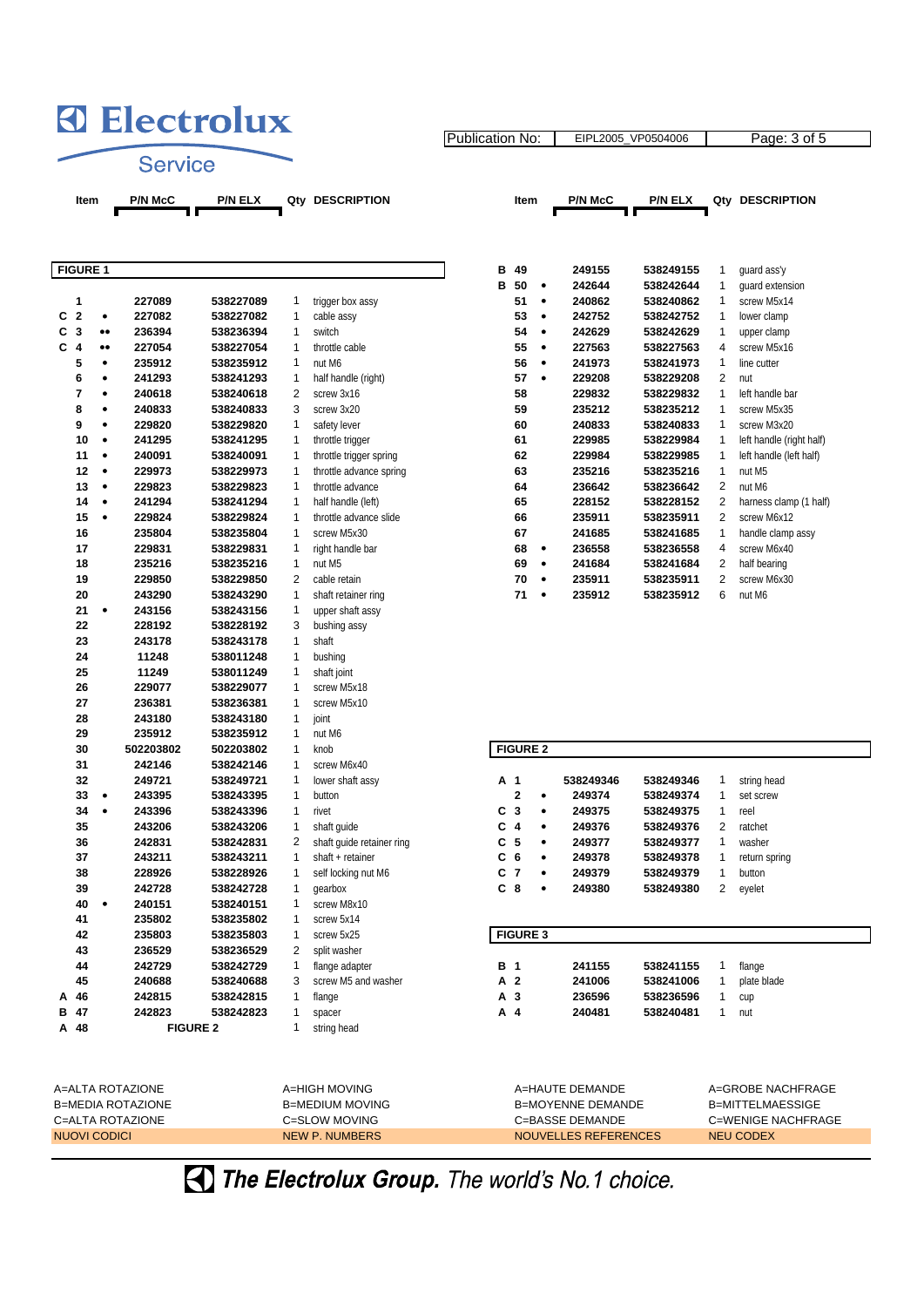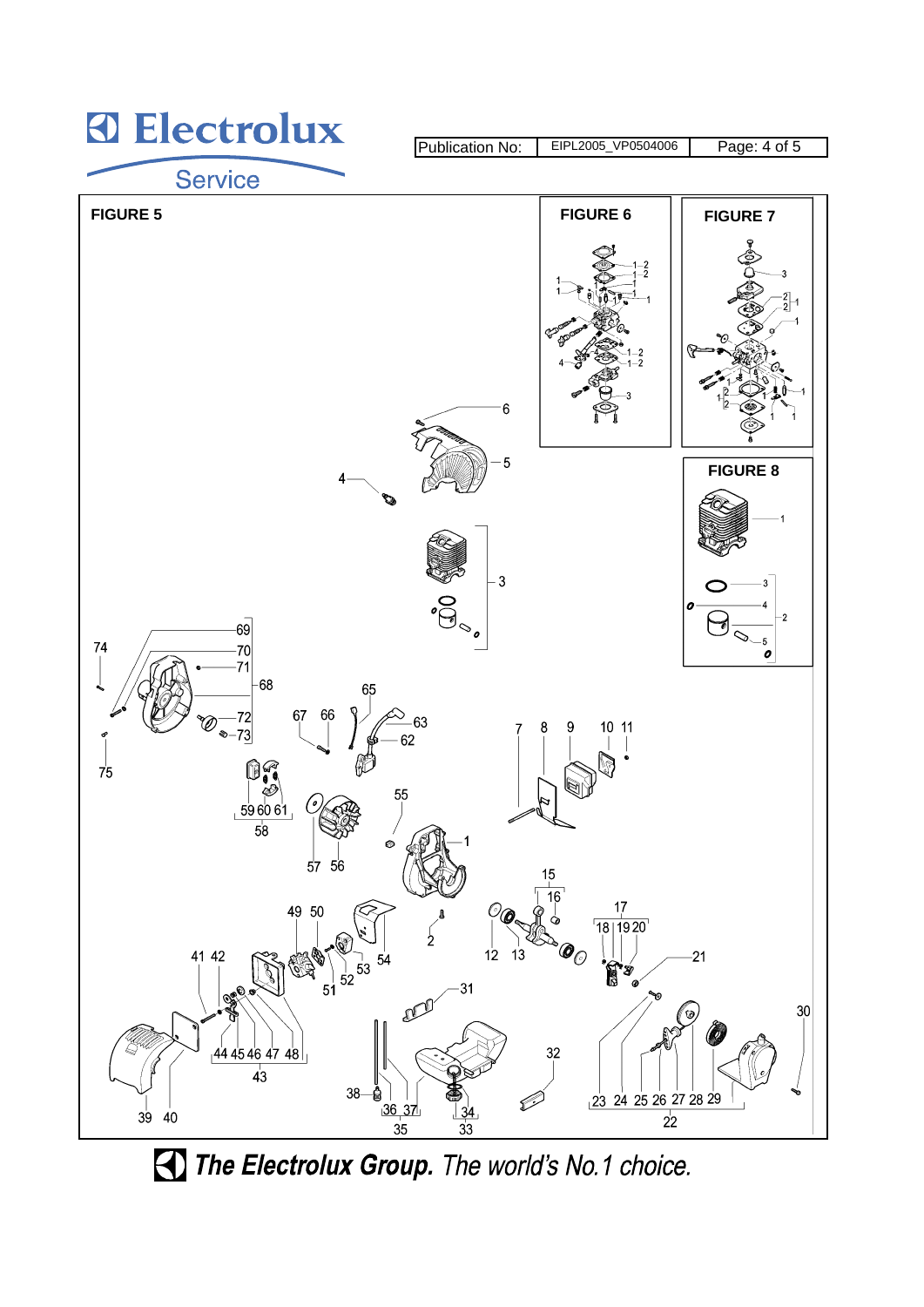## **D** Electrolux

Publication No: | EIPL2005\_VP0504006 | Page: 5 of 5

Service

| Item | <b>P/N McC</b> | <b>P/N ELX</b> | Qty DE |  |
|------|----------------|----------------|--------|--|

|        | <b>FIGURE 5</b>         |           |                  |                                         |                |                               | в | 53                       |                  | 241750          | 538241750             | 1              | carb. Spacer    |
|--------|-------------------------|-----------|------------------|-----------------------------------------|----------------|-------------------------------|---|--------------------------|------------------|-----------------|-----------------------|----------------|-----------------|
|        | 1                       |           | 242802           | 538242802                               | 1              | crankcase                     | в | 54                       |                  | 242860          | 538242860             | 1              | intake gasket   |
|        | $\overline{\mathbf{2}}$ |           | 227565           | 538227565                               | 4              | screw M5x25                   |   | 55                       |                  | 241607          | 538241607             | 1              | grommet         |
|        | 3                       |           |                  | <b>FIGURE 8</b>                         |                |                               |   | 56                       |                  | 243311          | 538243311             | $\mathbf{1}$   | flywheel        |
| А      | 4                       |           | 92879            | 538092879                               | 1              | spark plug RDJ8J              |   | 57                       |                  | 241604          | 538241604             | 1              | dust shield     |
|        | 5                       |           | 242704           | 538242704                               | 1              | engine cover                  | в | 58                       |                  | 241793          | 538241793             | 1              | clutch assy     |
|        | 6                       |           | 241963           | 538241963                               | 2              | screw M4x22                   |   | 59                       | $\bullet$        | 241789          | 538241789             | 1              | clutch hub      |
|        | 7                       |           | 242037           | 538242037                               | $\overline{2}$ | stud bolt                     |   | 60                       | $\bullet$        | 241743          | 538241743             | $\overline{2}$ | clutch shoe     |
| в      | 8                       |           | 243273           | 538243273                               | 1              | exhaust gasket                |   | A 61                     | ٠                | 241794          | 538241794             | 2              | clutch spring   |
| C      | 9                       |           | 242131           | 538242131                               | 1              | muffler                       |   | 62                       |                  | 236322          | 538236322             | 1              | grommet         |
|        | 10                      |           | 323760           | 538323760                               | 1              | muffler shield                |   | $C$ 63                   |                  | 243429          | 538243429             | $\mathbf{1}$   | ignition coil   |
|        | 11                      |           | 235642           | 538235642                               | $\overline{2}$ | nut M5                        |   | 65                       |                  | 241606          | 538241606             | 1              | ground wire     |
| С      | 12                      |           | 242994           | 538242994                               | $\overline{2}$ | seal                          |   | 66                       |                  | 235248          | 538235248             | 2              | washer          |
| С      | 13                      |           | 241594           | 538241594                               | 2              | ball bearing                  |   | 67                       |                  | 235806          | 538235806             | $\overline{2}$ | screw M5x20     |
|        | 15                      |           | 243486           | 538243486                               | $\mathbf{1}$   | crankshaft assy               | C | 68                       |                  | 241725          | 538241725             | 1              | joint assy      |
| C      | 16                      | $\bullet$ | 235742           | 538235742                               | 1              | needle bearing                |   | 69                       | $\bullet$        | 235803          | 538235803             | 1              | screw M5x25     |
|        | 17                      |           | 241784           | 538241784                               | 1              | starter pawl assy             |   | 70                       | $\bullet$        | 235248          | 538235248             | 1              | washer          |
|        | 18                      | ٠         | 111088           | 538111088                               | 1              | snap ring                     |   | 71                       | $\bullet$        | 229524          | 538229524             | 1              | nut M5          |
|        | 19                      | ٠         | 241782           | 538241782                               | 1              | spring                        |   | 72                       | $\bullet$        | 241785          | 538241785             | 1              | clutch drum     |
|        | 20                      | $\bullet$ | 241781           | 538241781                               | 1              | pawl                          |   | 73                       | $\bullet$        | 228260          | 538228260             | 1              | pin             |
|        | 21                      |           | 235248           | 538235248                               | 1              | nut                           |   | 74                       |                  | 227568          | 538227568             | 4              | screw M4x20     |
| C      | -22                     |           | 242041           | 538242041                               | 1              | starter assy                  |   | 75                       |                  | 236981          | 538236981             | 1              | screw 3,5x9,5   |
|        | 23                      | ٠         | 240862           | 538240862                               | 1              | screw M4x18                   |   |                          |                  |                 |                       |                |                 |
|        | 24                      | ٠         | 241703           | 538241703                               | 1              | washer                        |   |                          |                  |                 |                       |                |                 |
| A      | 25                      | $\bullet$ | 241746           | 538241746                               | 1              | rope                          |   |                          |                  |                 |                       |                |                 |
|        | 26                      | $\bullet$ | 235612           | 538235612                               | 1              | washer                        |   | <b>FIGURE 6</b>          |                  |                 | <b>WALBRO WT 686</b>  |                |                 |
|        | 27                      | $\bullet$ | 241778           | 538241778                               | 1              | handle                        |   | с.                       |                  | 242932          | 538242932             |                | carb.           |
| в      | 28                      | $\bullet$ | 241620           | 538241620                               | 1              | pulley                        | в | $\overline{1}$           | ٠                | 324013          | 538324013             |                | K20 rep. Kit    |
| в      | 29                      | $\bullet$ | 241619           | 538241619                               | 1              | spring                        | А | $\overline{\mathbf{2}}$  | $\bullet\bullet$ | 324009          | 538324009             |                | D20 gasket kit  |
|        | 30                      |           | 241963           | 538241963                               | 3              | screw M4x20                   | C | 3                        | $\bullet$        | 225834          | 538225834             |                | primer bulb     |
|        | 31                      |           | 242038           | 538242038                               | 1              | tank grommet (crankcase side) |   | 4                        | ٠                | 224466          | 538224466             |                | swivel kit      |
|        | 32                      |           | 242039           | 538242039                               | 1              | tank grommet (starter side)   |   |                          |                  |                 |                       |                |                 |
| в      | 33                      |           | 242484           | 538242484                               | 1              | fuel tank cap assy            |   | <b>FIGURE 7</b>          |                  |                 | ZAMA C1Q M38          |                |                 |
| А      | 34                      | ٠         | 236564           | 538236564                               | 1              | gasket                        | C | $\overline{\phantom{a}}$ |                  |                 |                       |                | carb.           |
| C      | 35                      |           | 242040           | 538242040                               | 1              | fuel tank assy                | в | $\overline{\mathbf{1}}$  | ٠                | 300465          | 538300465             |                | RB-28 rep.kit   |
| в      | 36                      | ٠         | 229717           | 538229717                               | 1              | hose                          | А | 2                        |                  | 300473          | 538300473             |                | diaph/gasket ki |
| в      | 37                      | $\bullet$ | 229743           | 538229743                               | 1              | primer bulb hose              | C | 3                        | ٠                | 246946          | 538246946             |                | primer bulb     |
| A      | 38                      |           | 93720            | 538093720                               | 1              | fuel pickup                   |   |                          |                  |                 |                       |                |                 |
|        | 39                      |           | 242703           | 538242703                               | 1              | air filter cover              |   |                          |                  |                 |                       |                |                 |
| в      | 40                      |           | 242035           | 538242035                               | 1              | air filter                    |   | <b>FIGURE 8</b>          |                  |                 | cylinder, piston 29cc |                |                 |
|        | 41                      |           | 235808           | 538235808                               | 2              | screw 5x50                    |   | C <sub>1</sub>           |                  | 243076          | 538243076             | 1              | cylinder        |
|        | 42                      |           | 235248           | 538235248                               | 1              | washer                        | C | $\overline{\mathbf{2}}$  |                  | 249179          | 538249179             | 1              | piston kit      |
|        | 43                      |           | 248485           | 538248485                               | 1              | air box assy                  | в | 3                        | ٠                | 242602          | 538242602             | 1              | piston ring     |
|        | 44                      |           | 241769           | 538241769                               | 1              | choke lever                   |   | 4                        | $\bullet$        | 235008          | 538235008             | 2              |                 |
|        |                         |           | 241622           | 538241622                               |                |                               |   |                          |                  | 241735          | 538241735             |                | snap ring       |
|        | 45<br>46                | ٠         | 235822           | 538235822                               | 1<br>1         | choke lever grommet           |   | 5                        |                  |                 |                       |                | 1 piston pin    |
|        | 47                      | ٠         | 241602           | 538241602                               | 1              | spring<br>choke shutter       |   |                          |                  |                 |                       |                |                 |
|        |                         | ٠         | 227022           |                                         | 2              |                               |   |                          |                  |                 |                       |                |                 |
| $C$ 49 | 48                      |           |                  | 538227022<br><b>FIGURE 6 / FIGURE 7</b> |                | bushing                       |   |                          |                  |                 |                       |                |                 |
|        |                         |           |                  |                                         |                |                               |   |                          |                  |                 |                       |                |                 |
| A 50   |                         |           | 241600           | 538241600                               | 1              | carb. Gasket                  |   |                          |                  |                 |                       |                |                 |
|        | 51                      |           | 235806           | 538235806                               | 2              | screwM5x20                    |   |                          |                  |                 |                       |                |                 |
|        | 52                      |           | 235248           | 538235248                               | $\mathbf{2}$   | washer                        |   |                          |                  |                 |                       |                |                 |
|        |                         |           |                  |                                         |                |                               |   |                          |                  |                 |                       |                |                 |
|        |                         |           |                  |                                         |                |                               |   |                          |                  |                 |                       |                |                 |
|        |                         |           |                  |                                         |                |                               |   |                          |                  | A=HAUTE DEMANDE |                       |                |                 |
|        |                         |           | A=ALTA ROTAZIONE |                                         |                | A=HIGH MOVING                 |   |                          |                  |                 |                       |                | A=GROBE NACHP   |

| ltem             | <b>P/N McC</b> | <b>P/N ELX</b>  | Qty         | <b>DESCRIPTION</b> |   | Item            |           | <b>P/N McC</b> | <b>P/N ELX</b> | Qty | <b>DESCRIPTION</b> |
|------------------|----------------|-----------------|-------------|--------------------|---|-----------------|-----------|----------------|----------------|-----|--------------------|
| URE <sub>5</sub> |                |                 |             |                    | в | 53              |           | 241750         | 538241750      |     | carb. Spacer       |
| 1                | 242802         | 538242802       |             | crankcase          | в | 54              |           | 242860         | 538242860      |     | intake gasket      |
| 2                | 227565         | 538227565       | 4           | screw M5x25        |   | 55              |           | 241607         | 538241607      |     | grommet            |
| 3                |                | <b>FIGURE 8</b> |             |                    |   | 56              |           | 243311         | 538243311      |     | flywheel           |
| 4                | 92879          | 538092879       |             | spark plug RDJ8J   |   | 57              |           | 241604         | 538241604      |     | dust shield        |
| 5                | 242704         | 538242704       |             | engine cover       | в | 58              |           | 241793         | 538241793      |     | clutch assy        |
| 6                | 241963         | 538241963       | 2           | screw M4x22        |   | 59              | ٠         | 241789         | 538241789      |     | clutch hub         |
| 7                | 242037         | 538242037       | 2           | stud bolt          |   | 60              | ٠         | 241743         | 538241743      | 2   | clutch shoe        |
| 8                | 243273         | 538243273       |             | exhaust gasket     |   | A 61            | ٠         | 241794         | 538241794      | 2   | clutch spring      |
| 9                | 242131         | 538242131       | 1           | muffler            |   | 62              |           | 236322         | 538236322      |     | grommet            |
| 10               | 323760         | 538323760       |             | muffler shield     |   | $C$ 63          |           | 243429         | 538243429      |     | ignition coil      |
| 11               | 235642         | 538235642       | 2           | nut M5             |   | 65              |           | 241606         | 538241606      |     | ground wire        |
| 12               | 242994         | 538242994       | 2           | seal               |   | 66              |           | 235248         | 538235248      | 2   | washer             |
| 13               | 241594         | 538241594       | 2           | ball bearing       |   | 67              |           | 235806         | 538235806      | 2   | screw M5x20        |
| 15               | 243486         | 538243486       | $\mathbf 1$ | crankshaft assy    |   | C <sub>68</sub> |           | 241725         | 538241725      |     | joint assy         |
| 16<br>٠          | 235742         | 538235742       |             | needle bearing     |   | 69              | ٠         | 235803         | 538235803      |     | screw M5x25        |
| 17               | 241784         | 538241784       |             | starter pawl assy  |   | 70              | $\bullet$ | 235248         | 538235248      |     | washer             |
| 18               | 111088         | 538111088       |             | snap ring          |   | 71              | $\bullet$ | 229524         | 538229524      |     | nut M5             |
| 19<br>٠          | 241782         | 538241782       | 1           | spring             |   | 72              | $\bullet$ | 241785         | 538241785      |     | clutch drum        |
| 20               | 241781         | 538241781       |             | pawl               |   | 73              | ٠         | 228260         | 538228260      |     | pin                |
| 21               | 235248         | 538235248       |             | nut                |   | 74              |           | 227568         | 538227568      | 4   | screw M4x20        |
| 22               | 242041         | 538242041       |             | starter assy       |   | 75              |           | 236981         | 538236981      |     | screw 3,5x9,5      |

| <b>FIGURE 6</b> |                     |        | <b>WALBRO WT 686</b> |                |
|-----------------|---------------------|--------|----------------------|----------------|
| с.              |                     | 242932 | 538242932            | carb.          |
| B 1             | ٠                   | 324013 | 538324013            | K20 rep. Kit   |
| A 2             | $^{\bullet\bullet}$ | 324009 | 538324009            | D20 gasket kit |
| C <sub>3</sub>  | ٠                   | 225834 | 538225834            | primer bulb    |
| 4               |                     | 224466 | 538224466            | swivel kit     |

| <b>FIGURE 7</b> |            | <b>ZAMA C1Q M38</b> |                  |
|-----------------|------------|---------------------|------------------|
| с.              |            | ٠                   | carb.            |
| B 1             | 300465     | 538300465           | RB-28 rep.kit    |
| A 2             | <br>300473 | 538300473           | diaph/gasket kit |
| C 3             | 246946     | 538246946           | primer bulb      |

| <b>FIGURE 8</b> |   |        | cylinder, piston 29cc |   |             |
|-----------------|---|--------|-----------------------|---|-------------|
| C 1             |   | 243076 | 538243076             |   | cylinder    |
| C <sub>2</sub>  |   | 249179 | 538249179             |   | piston kit  |
| <b>B</b> 3      | ٠ | 242602 | 538242602             |   | piston ring |
| 4               | ٠ | 235008 | 538235008             | 2 | snap ring   |
| 5               |   | 241735 | 538241735             |   | niston nin  |

| A=ALTA ROTAZIONE  | A=HIGH MOVING      | A=HAUTE DEMANDE          | A=GROBE NACHFRAGE        |
|-------------------|--------------------|--------------------------|--------------------------|
| B=MEDIA ROTAZIONE | B=MEDIUM MOVING    | <b>B=MOYENNE DEMANDE</b> | <b>B</b> =MITTFLMAFSSIGF |
| C=ALTA ROTAZIONE  | $C = SI$ OW MOVING | C=BASSE DEMANDE          | C=WENIGE NACHFRAGE       |
| NUOVI CODICI      | NEW P. NUMBERS     | NOUVELLES REFERENCES     | NEU CODEX                |
|                   |                    |                          |                          |